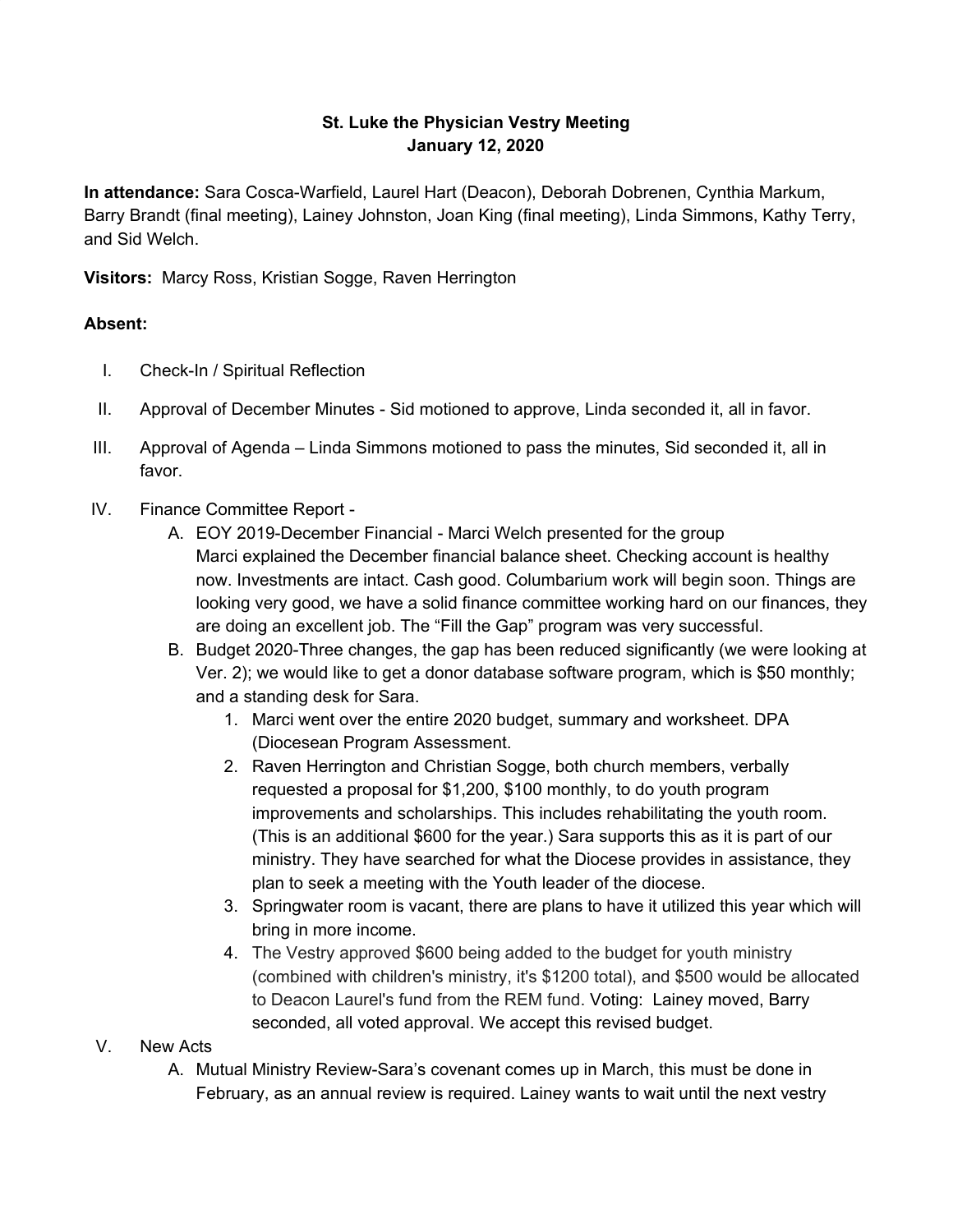meeting to discuss, determined to be February  $16<sup>th</sup>$ . It's a time to evaluate if everything is going the way we need to be going, if we are providing Sara the tools she needs to perform her work well. It will also be a mutual evaluation of the vestry.

- B. Congregational Vitality Report-there is nothing to report at this time.
- VI. Ongoing Acts (of the Apostles)
	- A. Installation of New Rector Rehearsal-weather reports all indicate snow for four days this week, certainly for Wednesday, the date planned. If Portland schools are closed, the bishop will not come. Discussion followed. Sara will decide tomorrow. We plan to rehearse an hour prior to the presentation. Vestry members need to attend. It is not a normal service and will require some planning. Sara will send the liturgy to everyone.
	- B. Annual meeting January 26, 2020-after Sunday church service. Vestry members are asked to bring food, this is a potluck. There will be an agenda, with a brief financial statement on the other side.
	- C. Bishop's Visit February 2-the bishop visits every church in the Diocese approx. every 14-18 months. There will be one confirmation, he will want to meet with the vestry first for approx. 20 minutes. Please arrive early.
	- D. Columbarium updates-Gresham City Planning has preliminarily approved the permit. Neighbors of the church are notified. Once fully approved, they will settle the contracts with the contractors, the "hardscape" contractor and the columbarium installer.
	- E. Music Ministry new hymnals-already voted for and in the budget.
	- F. Recruitment of vestry members-four applicants: Marcy Ross, Raven Herrington. Linda Meade and Ginger McIntyre. We are approved by the Diocese to have only nine members of the Vestry, this would bring us to ten.
	- G. Recruitment of new diocesan delegates-Sandy Stumpf may be interested.
	- H. Vestry Orientation-there is one in Tigard on Saturday, March  $7<sup>th</sup>$ , that interested parties can attend with new vestry members. We can discuss protocols March  $15<sup>th</sup>$  with new members.
- VII. Ministries Check-Ins
	- A. Outreach-Deborah, My Father's House is a place she/we has/have been working with, she would like to set up a tour of their place. Zeraphath-have someone come from there to present what they do. The manager of the soup kitchen would like to do this. St. Luke's was one of the churches who helped set them up initially, Linda told us. She encourages us to become more involved again. Place this information in the newsletter.
	- B. In-reach/Welcoming-Joan, working on new directory for those who would like to be in it. She will pass this one to new person.
	- C. Stewardship-on-going. Sara is thinking of how to incorporate new members of the church.
	- D. Building and Grounds-Sid, things have been quiet. Door latch assembly on rose garden door was repaired. It will eventually need replacement but not now.

Janitorial contract – we need to review the work being performed, let Sid know.

E. Children's Ministry-Kathy absent.